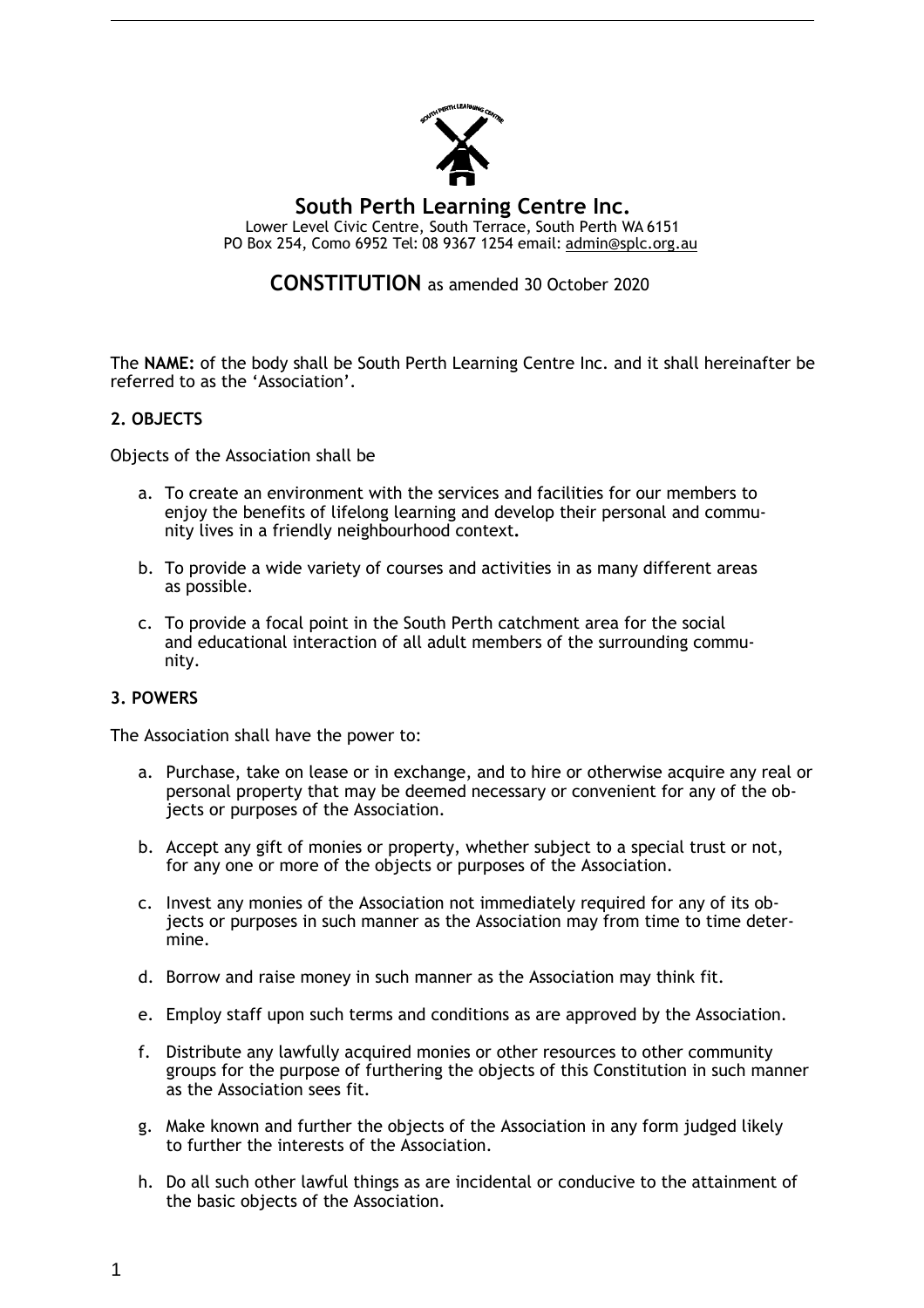#### **4. NON PROFIT CLAUSE**

The income and property of the Association where so ever and when so ever derived shall be applied solely towards the promotion of the objects of the Association and as herein set forth and no portion thereof shall be paid or transferred directly or indirectly by way of dividend or bonus or otherwise howsoever by way of profit to any member or associate of the Association PROVIDED THAT nothing herein contained shall prevent the payment in good faith in remuneration to any officers or employees of the Association in return for any services actually rendered to the Association.

#### **5. FINANCES**

All payments and withdrawal shall be signed by any two of three nominated members of the Executive Committee elected by the Association from time to time for that purpose. The Centre Manager/Coordinator and the Administrative Assistant with the consent of the Executive Committee shall when required, have authorisation to act as the primary signatory for payments and withdrawals.

- a. All funds of the Association shall be deposited in the first instance to the credit of a bank account or accounts maintained in the name of the Association at such bank as the Association shall direct.
- b. Official receipts shall be issued for all monies received by the Association signed by the Treasurer or members so designated by the Executive Committee.
- c. All funds or property of the Association not subject to any special trust shall be available at the direction of the Executive Committee for the purpose of carrying out the objects of the Association PROVIDED THAT no portion thereof shall be paid or applied directly or indirectly by way of dividends, bonuses or otherwise howsoever by way of profit to any member or associate except in any proper remuneration to any Association members, associate, officer, servant, agent or employee of the Association or in return for services actually rendered to the Association.
- d. True accounts shall be kept by the Treasurer/Bookkeeper of all monies received and expended by the Association and of all credits and liabilities of the Association.
- e. Monthly financial statements shall be presented by the Treasurer/Bookkeeper to the Executive Committee for information and endorsement.
- f. The books of account of the Association shall be kept at the Centre and shall be made available for audit.
- g. The Auditor to be appointed by the members at the Annual General Meeting shall be a member of a recognised institution of accountants (and shall not be a member of the Association).
- h. The Treasurer/Bookkeeper will submit the audited accounts of the Association to the Annual General Meeting.

#### **6. MEMBERSHIP**

Membership requirements are as follows:

a. Membership of the Association is open to any person of the age of eighteen (18) years or more, who applies for admission and who pays the annual fee or other fee as approved by the Executive Committee.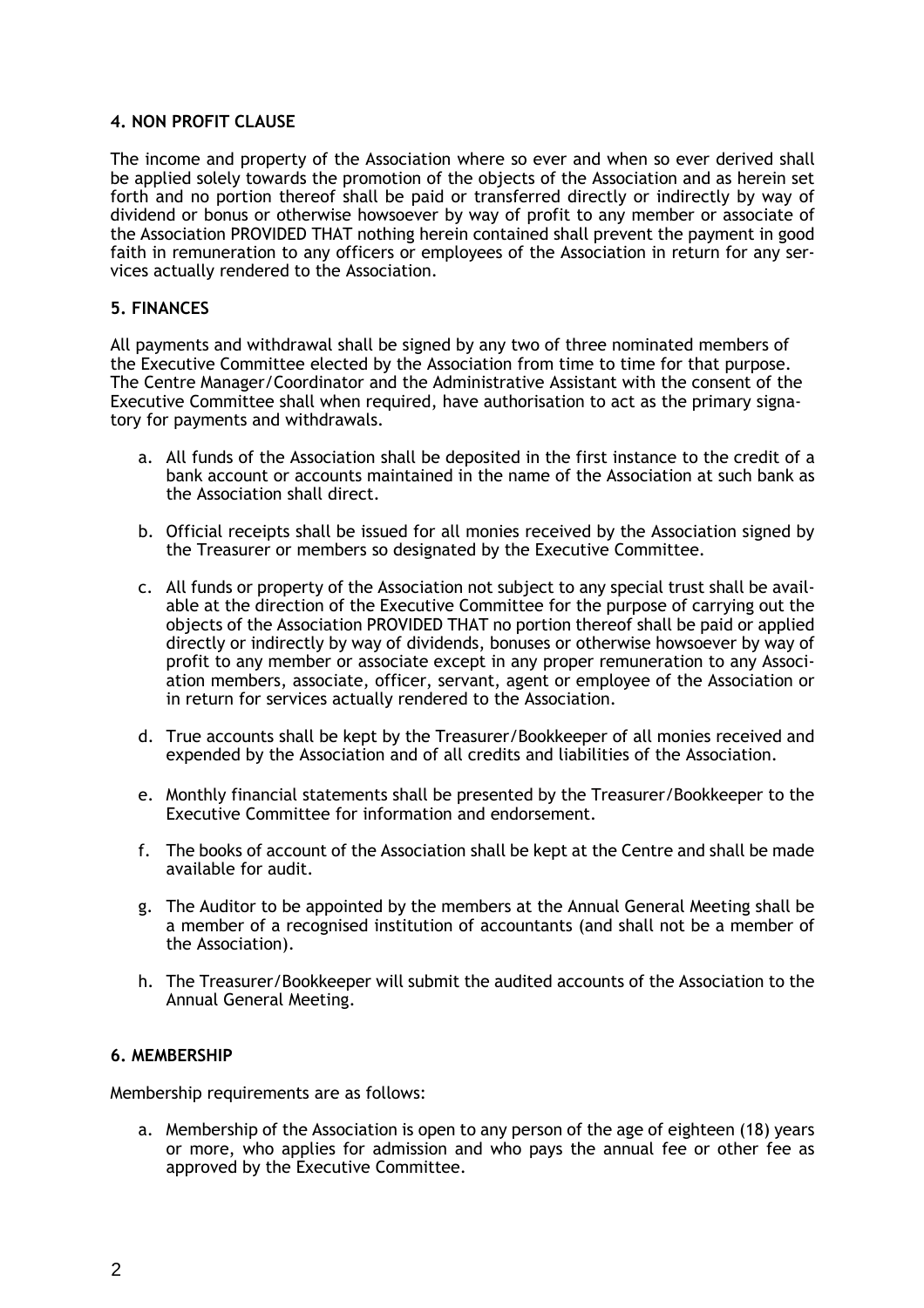- b. A register of the Association's members shall be kept. A member of the Association may apply to the Executive Committee for a copy of the register. The Association may charge a fee for this service and/or require a Statutory Declaration stating the purpose of the application from any member who wishes to obtain a copy of the register.
- c. All financial members will be entitled to enrol for Learning Centre activities and will receive the Newsletter.
- d. Membership fees shall be current for the calendar year in which processed unless otherwise acknowledged.
- e. Every member at the time of their enrolment as a member shall notify the Centre Coordinator/Manager in writing of either, their residential, postal, email address or other forms of contact information for service of notices from time to time. The address of an office holder may be an email or business address.
- f. A notice may be given by the Association to any member personally, electronically or by sending by post addressed to the address notified to the Secretary as aforesaid. A notice sent by post shall be deemed to have been served the third business day following the day upon which it is posted. Where, in these rules a number of days is required to be given, such numbers shall include the day of service and expire on the day following the prescribed number of days.
- g. Each new member must be issued with a copy of the Constitution at the time of joining the Association. Members may also ask the Association to provide them with a copy of the rules (free of charge) at any time during their membership. The Association may at its discretion, email copies of the rules to the members or direct members to obtain a copy from its website.

# **7. CESSATION OF MEMBERSHIP**

Membership shall cease when:

- a. A member's subscription is more than six (6) months in arrears.
- b. A member gives two (2) weeks written notice of resignation.
- c. The Executive Committee decides, at its discretion, that membership shall be suspended or refused.
- d. Any suspended member may, on no less than two (2) weeks written notice, require the refusal or suspension to be reconsidered at the next General Meeting of the Association.
- e. If the Association is of the opinion that by reason of misconduct, or conduct which is contrary to the objects of the Association, a member should be given the opportunity to resign or be expelled, that member may be called upon at an Executive Committee Meeting or a Special General Meeting called for that purpose, to show reason why expulsion should not be proceeded with, but no member shall be expelled without a fair hearing. That member shall be entitled to state such reason. The Association shall then decide by a two-thirds (2/3rds) vote of those members present and entitled to vote, whether or not to expel that member.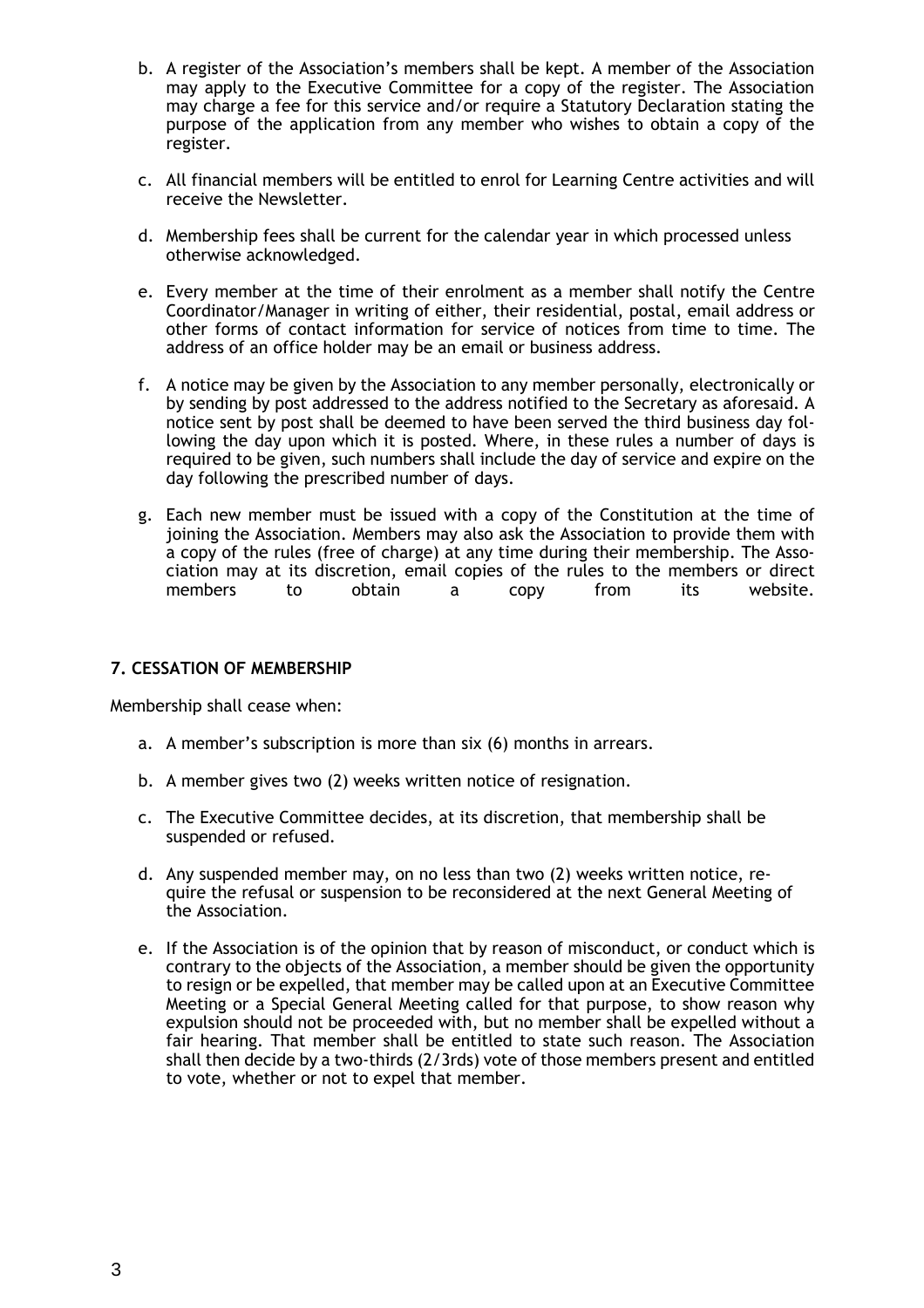# **8. EXECUTIVE COMMITTEE**

The management of the Association will be as follows:

- a. Subject to the final authority of the Annual General Meeting, the Executive Committee shall be the governing body of the Association and is responsible for attaining of the objects of the Association, the formulation and determination of policy, general organisation and direction of the Association.
- b. The Executive Committee is responsible for exercising a duty of care and diligence and is to act in good faith in the best interest of the association. The aforementioned duties all apply to other officers of the Association, for example those who participate in decision making that affect the whole or substantial part of the Association's operation.
- c. The Executive Committee shall consist of office bearers:
	- i. Chairperson
	- ii. Deputy Chairperson
	- iii. Secretary
	- iv. Treasurer
	- v. Up to but no more than seven (7) General Committee Members.

# **9. DISCLOSING INTERESTS AND ELIGIBILITY**

- a. In addition to those under common law, conflict of interest requirements include financial and financial interests by requiring material personal interests to be disclosed. That or those interests must be recorded in the minutes and also disclosed at the Association's next general meeting.
- b. Undischarged bankrupts and those with certain criminal convictions are not eligible to act as members of the Executive Committee unless; they have been approved by the Commissioner for Consumer Protection.
- c. Nomination forms for positions as Committee members must contain a provision that the nominees confirm they do not have one of the specified criminal convictions;
	- i. Are an undischarged bankrupt or their affairs are under insolvency laws;
	- ii. Have been convicted of an offence in connection with the promotion, formation or management of a body corporate;
	- iii. Have been convicted of an offence involving fraud or dishonesty punishable on conviction by at least three months or more imprisonment; or
	- iv. Have been convicted of an offence under Division 3 (the duties of officers provisions) or section 127 (the duty with respect to incurring of debt) of the Act.
- d. 50% of the members of the Executive Committee will be elected at each Annual General Meeting. Nominees must have been financial members of the association for at least twelve (12) months prior to their nomination, OR at the discretion of the Committee.
- e. Elected Executive Committee members will hold office for a period of two (2) years.
- f. All retiring members may be eligible for re-election.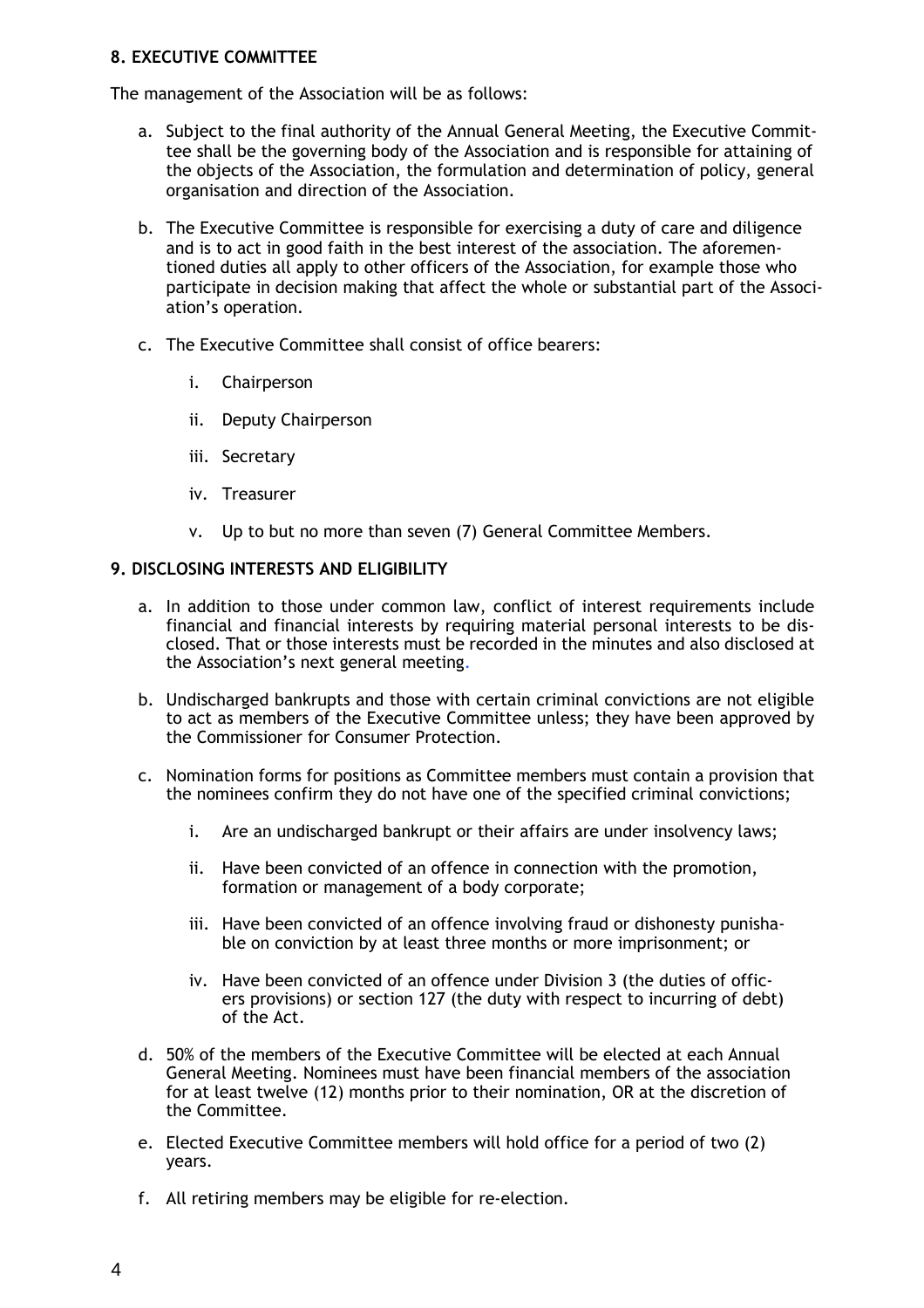- g. The Executive Committee may co-opt financial members of the Association to fill casual vacancies on the Committee; when the same shall be filled by election at the next Annual General Meeting.
- h. Membership of the Executive Committee shall cease when a member:
	- i. Resigns in writing to the Executive Committee;
	- ii. Is absent without notice for two (2) consecutive Executive Committee Meetings;
	- iii. Ceases to be a member of the Association.
- i. Minutes of the Executive Committee Meetings shall be available to all members on request.
- j. A paid staff member or any member of the Association in receipt of a wage or salary from the Association is ineligible to be elected as a member of the Executive Committee.

# **10. ROLES WITHIN THE EXECUTIVE COMMITTEE**

#### **Chairperson**

The Chairperson shall preside at all meetings and functions of the Association and determine whether or not a quorum is present at such meetings, be responsible for ensuring that meetings are held regularly, and for ensuring the objectives as set out in the Constitution are adhered to.

#### **Deputy Chairperson**

The role of the deputy chairperson is the same as the chairperson, which is to deputise in the absence of the Chairperson.

#### **Secretary**

The Secretary shall be responsible for:

- a. Promulgating agendas for Executive, General, Special meetings including matters relating to disputes and grievances in a timely manner having cognisance to the requirements expressed in this Constitution.
- b. Keeping a minute book and record therein, a true and accurate record of the proceedings of all Executive Committee meetings, Annual General Meetings and Special General Meetings and ensure that the minutes are confirmed by resolution and this is documented in the Association's minutes.
- c. Having custody of all books and documents of the Association, excepting those of a financial nature.
- d. Keeping copies of this Constitution and any by-laws available for inspection by financial members of the Association.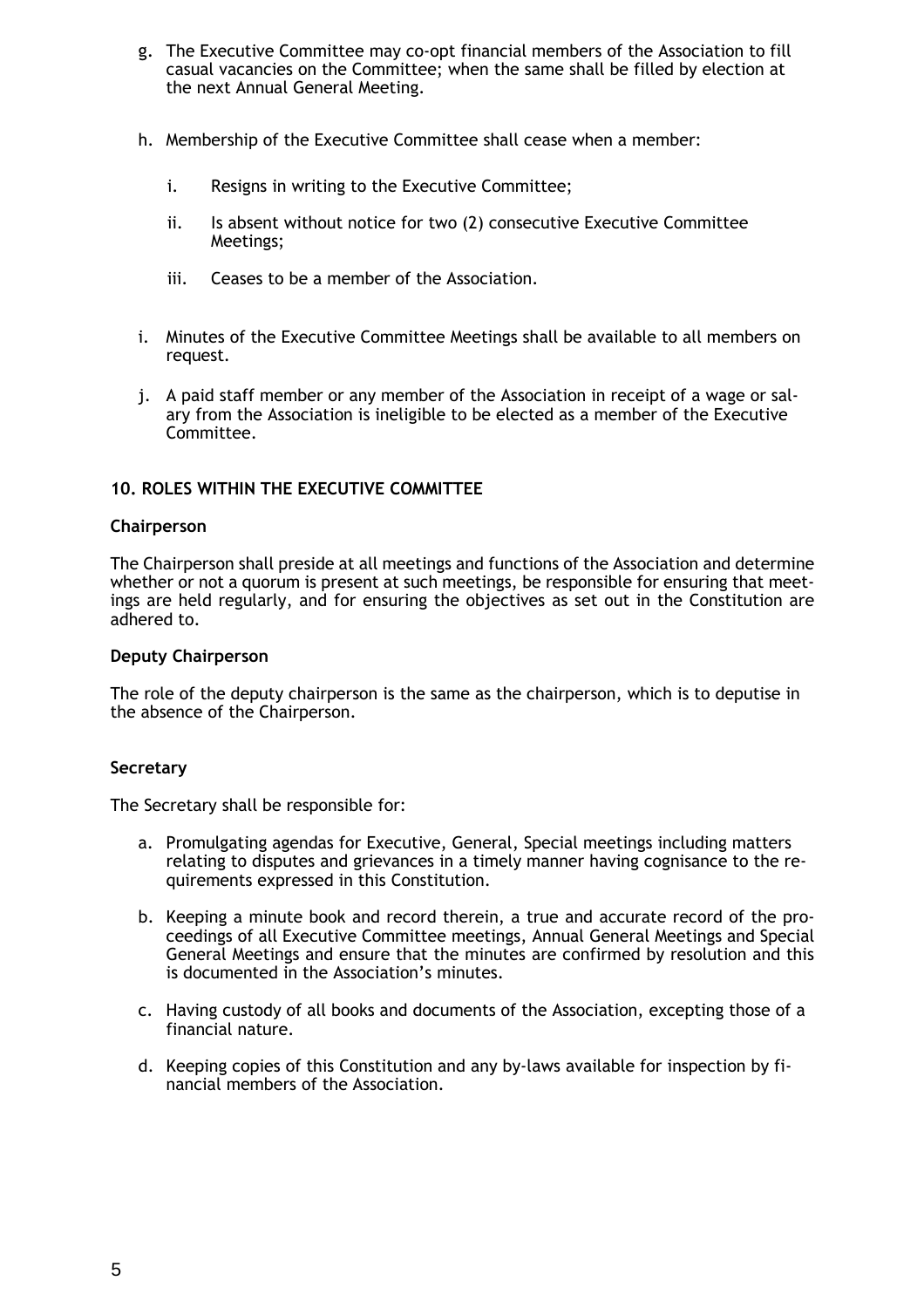# **Treasurer**

The Treasurer shall:

- a. Oversee the duties performed by the bookkeeper or assistant to the Treasurer.
- b. Prepare the accounts for presentation to the Annual General Meetings and at each Executive Committee meeting.
- c. Prepare the accounts for presentation to the Auditor for each financial year ending 30 June together with all books of account to enable the Auditor to present the report to the Annual General Meeting.
- d. To oversee all accounts to be paid and authorise accordingly.

# **11. MEETINGS**

- a. Executive Committee Meetings shall be held at least eight (8) times in the calendar year.
- b. Executive Committee Meetings shall be held on an established day and date; notice only sent if change of time, day or meeting place is required.
- c. The Executive Committee may at its absolute discretion invite any person it sees fit to address any meeting of the Committee.
- d. An Annual General Meeting of members of the Association shall be held each year at a date to be fixed between the thirty-first  $(31^{st})$  of July and the thirty-first  $(31^{st})$  October.
- e. Annual General Meeting notices, together with documents listed in subsection 11f, shall be given in writing to all members by email, newsletter or posted to their last known address, not less than 14 days before the meeting and stating the business of the meeting.
- f. The business of the Annual General Meeting shall be:
	- i. To receive the minutes of the previous Annual General Meeting.
	- ii. To receive the annual report of the Association.
	- iii. To receive audited financial statements of the financial year.
	- iv. To elect financial members to the Executive Committee.
	- v. To appoint an Auditor.
- g. Special General Meetings shall be convened by the Association on receipt of a written request for a meeting endorsed by not less than 20**%** of the members of the Association. The request shall state the business to be brought before the meeting and no other business shall be considered. At least fourteen (14) days notice must be given of a Special General Meeting.
- h. General Meetings may be called when required by the Executive Committee or when requested by no less than 20% of the members. At least 14 days notice must be given of a General Meeting.

# **12. QUORUM**

- a. At any Executive Committee Meeting 50% plus 1 Committee members.
- b. Annual General Meetings and Special General Meetings nine (9) financial members.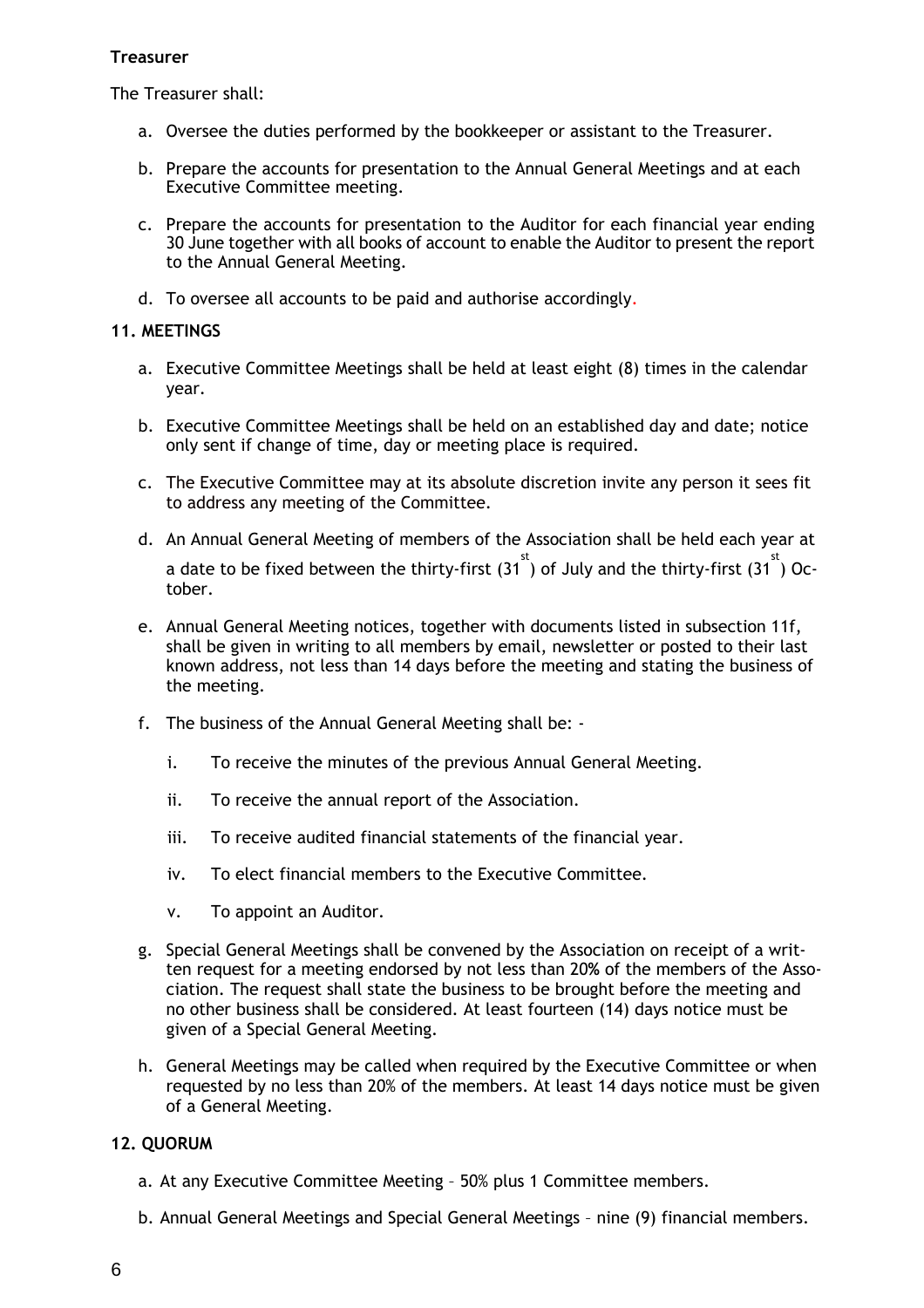# **13. VOTING**

- a. Voting shall be by show of hands except that:
	- i. Any contested election shall be decided by secret ballot.
	- ii. The meeting may, by show of hands, require any other vote to be by secret ballot.
	- iii. Resource persons with special interests or knowledge may be invited to attend any meeting and to speak at the discretion of the Chairperson but such persons may not vote.
- b. All members of the Association shall be entitled to exercise one (1) vote at any election at which they are present and entitled to vote PROVIDED THAT they have been financial members of the Association for six (6) calendar months prior to the meeting at which the election is being held.
- c. Voting shall be carried by a simple majority.
- d. Unless a secret ballot is demanded, a declaration by the Chairperson that a resolution has been carried shall be deemed to be a resolution of the Association or of the Executive Committee.
- e. In the event of an equal vote on a motion of the Association or of the Executive Committee the Chairperson has the casting vote.

# **14. INSURANCE**

The Association may effect such insurance as deemed necessary to provide adequate cover for any activity in which the Association is involved.

#### **15. ACCOUNTS AND AUDIT**

- a. The books of account of the Association shall be kept at the offices of the Association and shall be made available for audit.
- b. The Executive Committee shall cause proper accounts to be kept at all times and shall prepare and lay before the members of the Association at the Annual General Meeting a financial statement of income and expenditure of the Association for each year ended thirtieth (30th) June.
- c. The members at the Annual General Meeting shall appoint an auditor, who shall be a member of a recognised institution of accountants and shall not be a member of the Association.
- d. Any two of three members of the Executive Committee shall sign cheques or authorise payments or withdrawals of the Association.

# **16. COMMON SEAL**

- a. The Association shall have a Common Seal which shall be in the custody of the Secretary and which shall not be used except with the authority of a resolution of the Executive Committee.
- b. Two (2) members of the Executive Committee shall witness the application of the seal.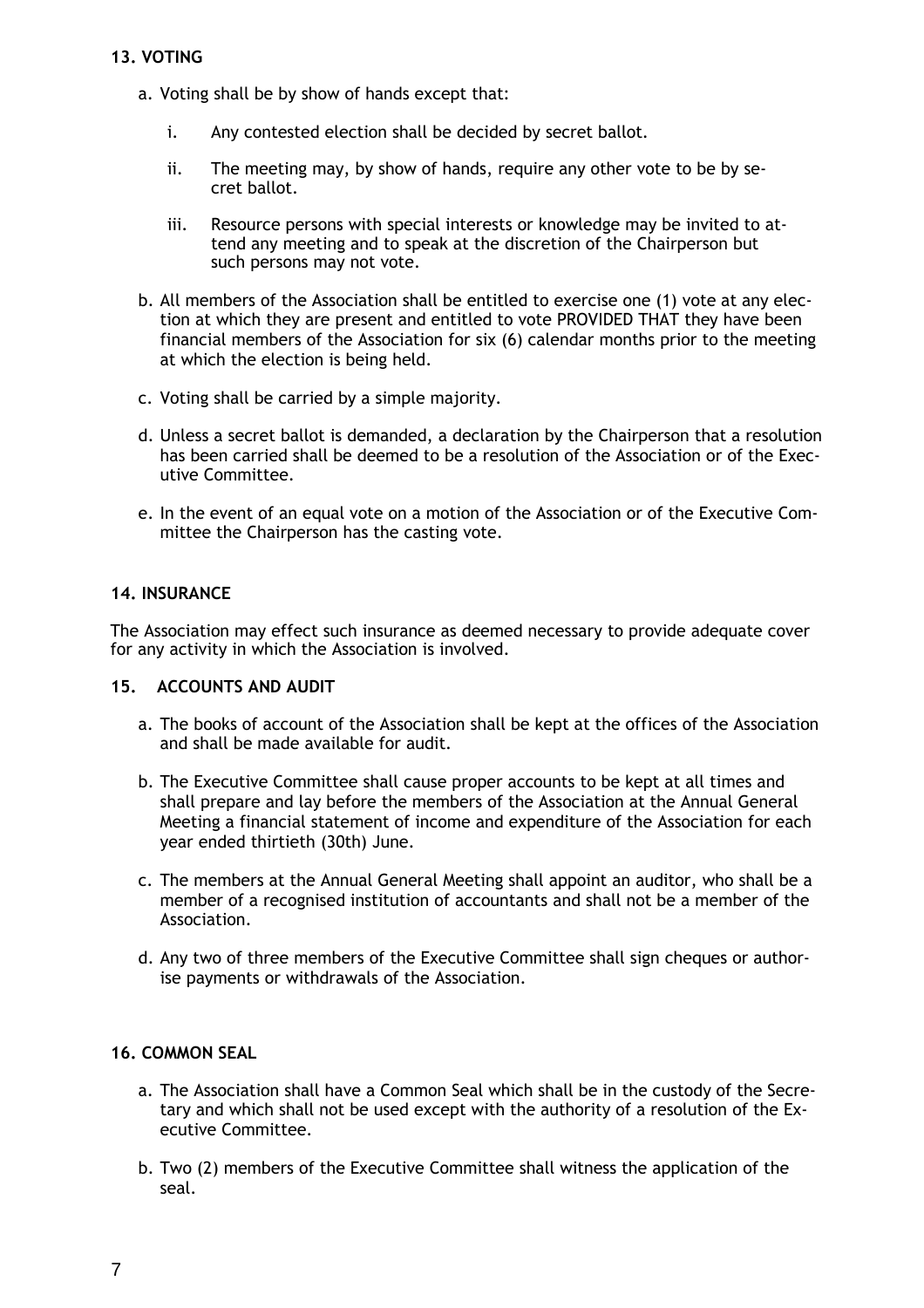# **17. INDEMNITY**

The officers and members of the Executive Committee and any sub-committee shall be indemnified from the funds of the Association against all charges, costs, losses, damages and expenses which they or any of them shall or may incur or sustain in or about the execution of their respective offices or duties except as may be occasioned by or through their own wilful fault and none of them shall be answerable for the acts of the others of them.

# **18. AMENDMENTS TO THE CONSTITUTION**

- a. These rules or any of them may be added to, repealed or amended by special resolution and passed by a majority of 75% of the members at a general meeting.
- b. Seven (7) days notice of any proposed change to these rules shall be given to each member entitled to vote.
- c. Within one month of the passing of a special resolution to alter the rules, the association must lodge notice of the special resolution with the Commissioner for Consumer Protection, setting out the particulars of the alteration and include a declaration by a member of the committee that the resolution was duly passed as a special resolution and that the rules of the association as altered conform to the requirements of the Act.

# **19. LIFE MEMBERSHIP**

When members of the Association have given several years of service beyond the call of duty, their names may be submitted to the Executive Committee for election as life members. This means that their membership fee is waived.

The requirements are set out below:

- a. Nomination to be made in writing to the Executive Committee and follow the current Life Membership Policy criteria.
- b. The name of the party making the motion and a seconder is required.
- c. The Executive Committee is required to vote on the selection of life members with a 51% majority of those present and entitled to vote.
- d. Life membership shall be bestowed at any public or private function as the Executive Committee sees appropriate.

# **20. GRIEVANCES AND DISPUTES**

- a. The grievance procedure set out in this rule applies between:
	- i. A member and another member; or
	- ii. A member and the Association.
- b. The parties to the dispute must attempt to resolve the dispute between themselves within 14 days after the dispute has come to the attention of each party.
- c. If the parties are unable to resolve the dispute between themselves within 14 days, any party to the dispute may start the grievance process by giving written notice to the Secretary of –
	- i. The parties to the dispute; and
	- ii. The matters that are the subject of the dispute.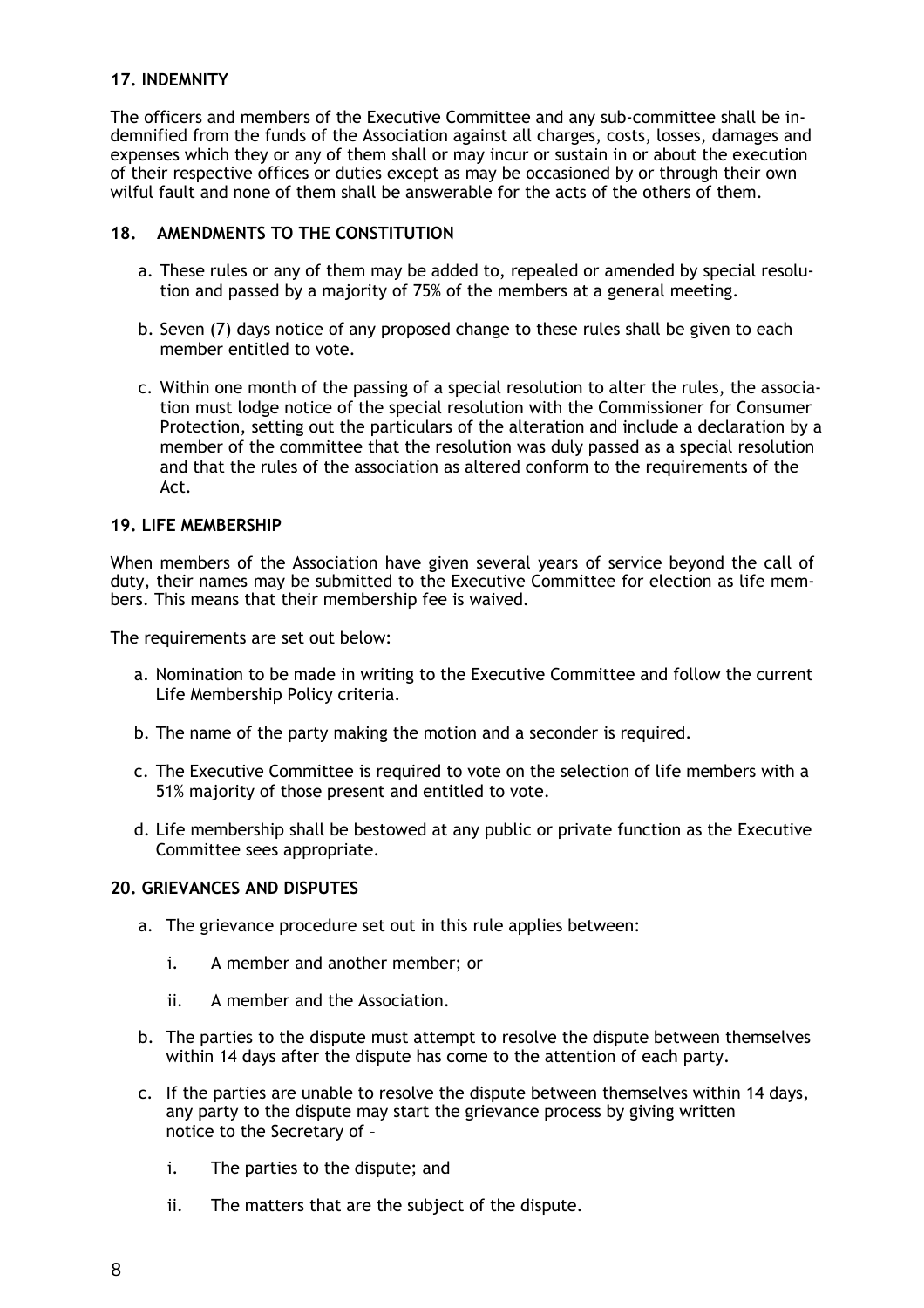- d. Within 28 days after the Secretary is given the notice, a Executive Committee meeting must be convened to consider and determine the dispute.
- e. The Secretary must give each party to the dispute, written notice of the committee meeting at which the dispute is to be considered and determined at least 7 days before the meeting is held.
- f. The notice given to each party must state:
	- i. Where and when the Executive Committee meeting is to be held, and
	- ii. That the party, or the party's representative, may attend the meeting and will be given a reasonable opportunity to make written or oral (or both written and oral) submissions to the Executive Committee about the dispute.
- g. If the dispute is between one or more members and the Association; and any party to the dispute gives written notice to the Secretary stating the party –
	- i. Does not agree to the dispute being determined by the Executive Committee; and
	- ii. Requests the appointment of a mediator, The Executive Committee must not determine the dispute.
- h. Otherwise, the Executive Committee must give due consideration to any submissions made and determine the dispute
- i. The Executive Committee must give each party to the dispute written notice of the Executive Committee's decision and the reasons for the decision within 7 days after the Executive Committee meeting at which the determination is made.
- j. A party to the dispute may within 14 days after receiving notice of the Executive Committee's determination, give written notice to the Secretary requesting the appointment of a mediator.
- k. If notice is so given, each party to the dispute is party to the mediation. The mediator must be:
	- i. A person chosen by agreement between the parties, OR
	- ii. In the absence of agreement in the case of a dispute between a member and another member, a person appointed by the Executive Committee, OR in the case of a dispute between a member and the Association, a person who is a mediator appointed to or employed with a Not for Profit Organisation.
- l. A member of the Association can be a mediator.
- m. The mediator cannot be a member who is a party to the dispute.
- n. The parties to the dispute must in good faith attempt to settle the dispute by mediation.
- o. The mediator in conducting the mediation must;
	- i. Give both parties to the mediation process every opportunity to be heard; and